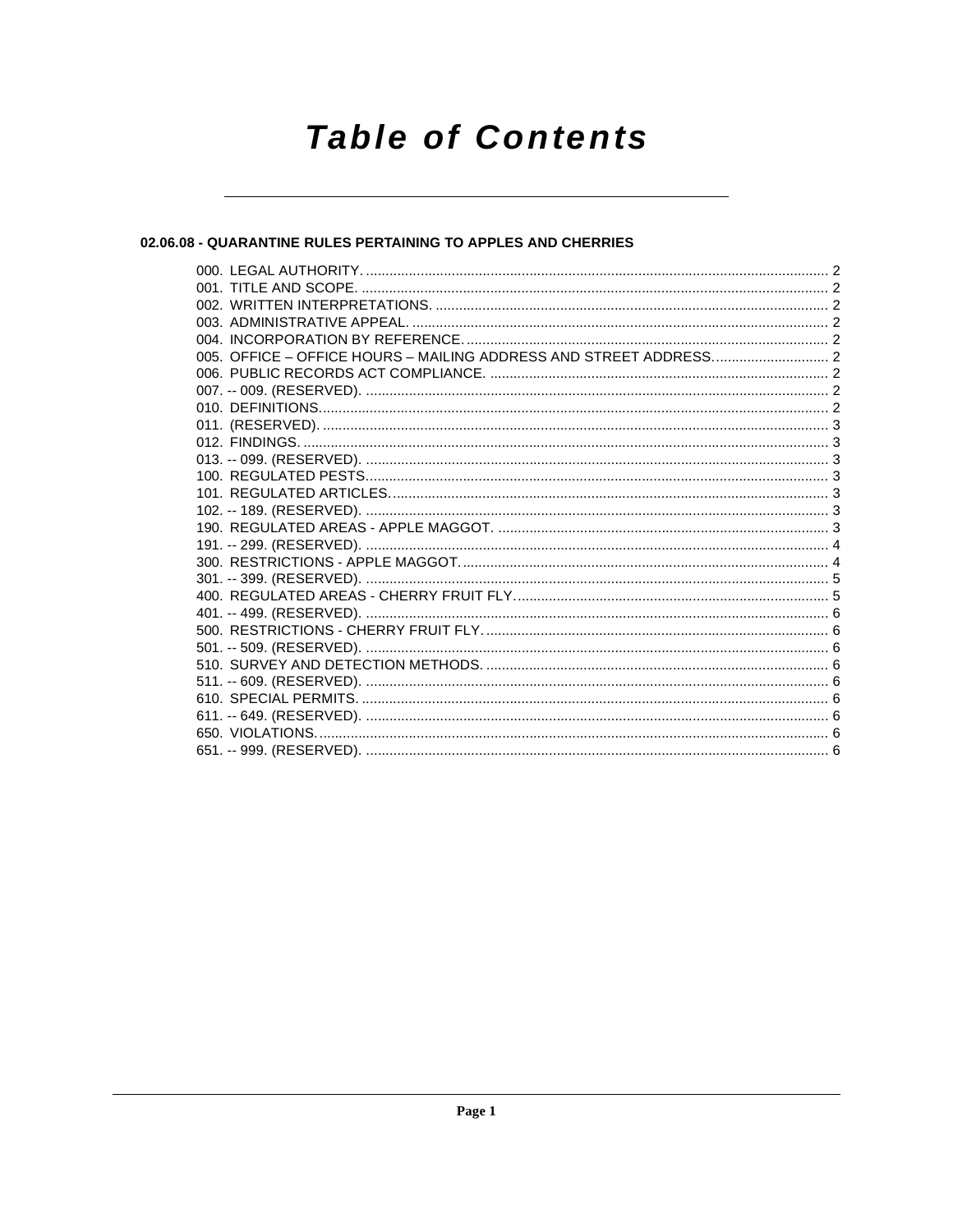#### **IDAPA 02 TITLE 06 CHAPTER 08**

### **02.06.08 - QUARANTINE RULES PERTAINING TO APPLES AND CHERRIES**

#### <span id="page-1-1"></span><span id="page-1-0"></span>**000. LEGAL AUTHORITY.**

This chapter is adopted under the legal authority of Title 22, Chapter 20, Idaho Code. (5-3-03)

#### <span id="page-1-2"></span>**001. TITLE AND SCOPE.**

**01. Title**. The title of this chapter is IDAPA 02.06.08, "Quarantine Rules Pertaining to Apples and  $Cherries$ ".  $(5-3-03)$ 

**02. Scope**. These rules restrict the movement of regulated articles into and within Idaho from infested states, countries, and infested portions of Idaho, and set forth treatment procedures to minimize the chance of spreading regulated pests. (5-3-03) spreading regulated pests.

#### <span id="page-1-3"></span>**002. WRITTEN INTERPRETATIONS.**

There are no written interpretations of these rules. (5-3-03)

#### <span id="page-1-4"></span>**003. ADMINISTRATIVE APPEAL.**

There is no provision for administrative appeal before the Department of Agriculture under this chapter. Hearing and appeal rights are pursuant to Title 67, Chapter 52, Idaho Code. (5-3-03)

#### <span id="page-1-5"></span>**004. INCORPORATION BY REFERENCE.**

IDAPA 02.06.08 does not incorporate any material by reference. (5-3-03)

#### <span id="page-1-6"></span>**005. OFFICE – OFFICE HOURS – MAILING ADDRESS AND STREET ADDRESS.**

**01. Office Hours**. Office hours are 8 a. m. to 5 p. m., Mountain Time, Monday through Friday, except designated by the state of Idaho. (5-3-03) holidays designated by the state of Idaho.

**02.** Mailing Address. The mailing address for the central office is Idaho State Department of are, P.O. Box 790, Boise, Idaho 83701. (5-3-03) Agriculture, P.O. Box 790, Boise, Idaho 83701.

**03. Street Address**. The central office of the Idaho State Department of Agriculture is located at 2270 Old Penitentiary Road, Boise, Idaho 83712. (5-3-03)

#### <span id="page-1-7"></span>PUBLIC RECORDS ACT COMPLIANCE.

These rules are public records available for inspection and copying at the department. (5-3-03)

#### <span id="page-1-8"></span>**007. -- 009. (RESERVED).**

#### <span id="page-1-12"></span><span id="page-1-9"></span>**010. DEFINITIONS.**

The Idaho State Department of Agriculture adopts the definitions set forth in Title 22, Chapter 20, Idaho Code. In addition, as used in this chapter: (5-3-03)

<span id="page-1-10"></span>**01. Commercial Fruit**. Means fruit harvested from a commercial orchard and destined to a cial processing plant, packing plant, or for retail or wholesale sales. (5-3-03) commercial processing plant, packing plant, or for retail or wholesale sales.

<span id="page-1-11"></span>**02.** Commercial Orchard. Means an orchard in which fruit is grown for commercial purposes under accepted industry, university agricultural extension service, and regulatory guidelines. (5-3-03)

**03.** Graded Culls. Means apples which have failed to meet industry quality standards for fresh yet meet industry quality standards for processing purposes. (5-3-03) markets, yet meet industry quality standards for processing purposes.

<span id="page-1-14"></span><span id="page-1-13"></span>**04. Infested Area**. Means an area where a regulated pest is known to be present and is capable of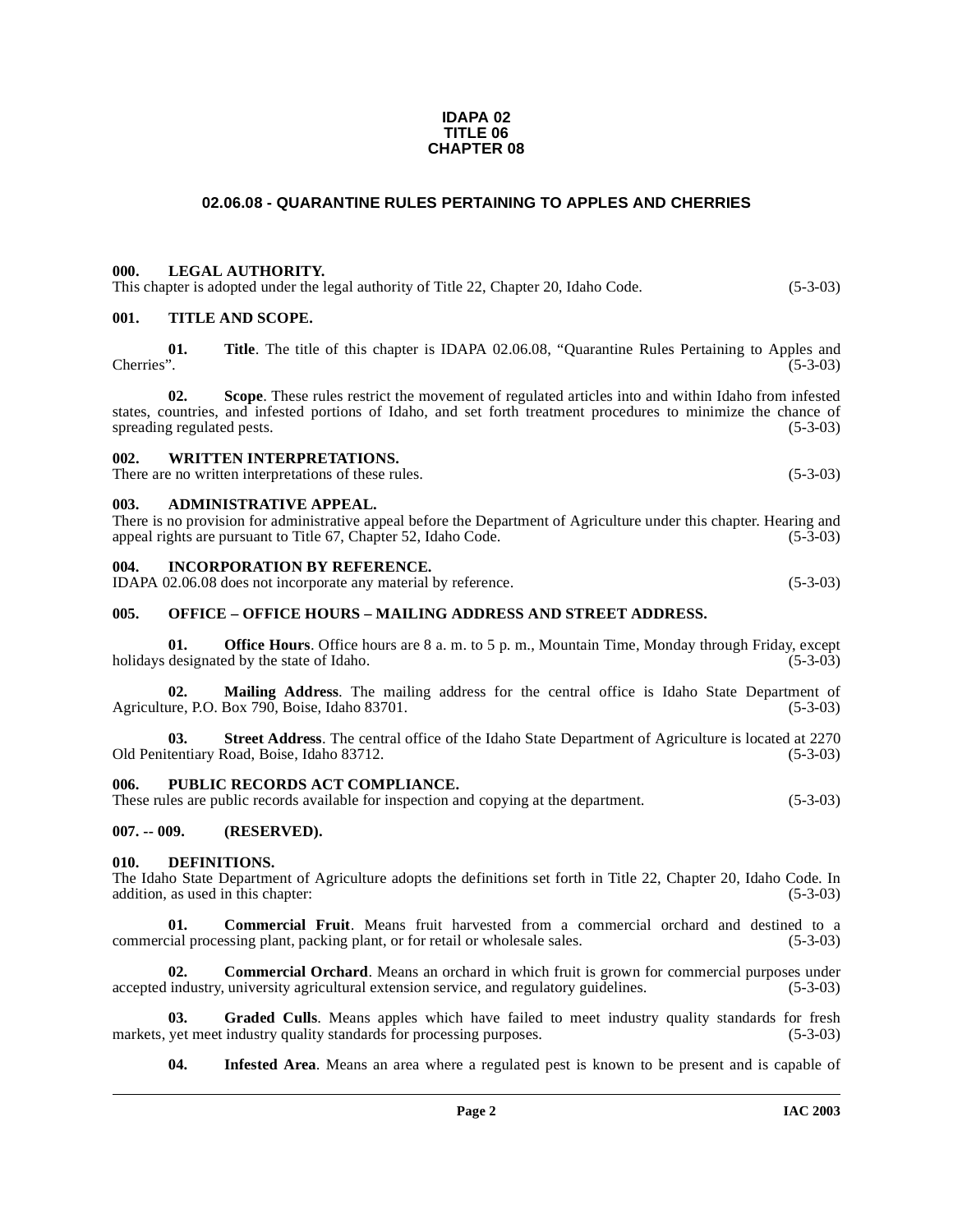### when an outside boundary is within one-half  $(1/2)$  mile of an established regulated pest even if a portion of the commercial orchard is beyond one-half  $(1/2)$  mile of an established regulated pest.  $(5-3-03)$ **011. (RESERVED).**

<span id="page-2-1"></span><span id="page-2-0"></span>**012. FINDINGS.** The adoption of IDAPA 02.06.08 will confer benefits to the fruit industry. Cherry fruit fly and Apple maggot are insect pests known to be injurious to apples and cherries. The Apple maggot is known to exist in several counties in Idaho, as well as in several other states. Apple maggot is known to not exist in the commercial apple growing areas of Idaho. Cherry fruit fly is known to exist in portions of Gem and Canyon counties. The establishment of regulated areas and enforcement of restrictions placed on those areas prevents the further spread of these pests that would adversely affect the production and domestic and international marketing of Idaho fruit. (5-3-03)

reproducing and maintaining a viable population. (5-3-03)

<span id="page-2-12"></span>**05. Threatened With Infestation**. Means the entire commercial orchard is threatened with infestation

# <span id="page-2-2"></span>**013. -- 099. (RESERVED).**

# <span id="page-2-3"></span>**100. REGULATED PESTS.**

<span id="page-2-11"></span>**01.** Apple Maggot (Rhagoletis pomonella). (5-3-03)

<span id="page-2-10"></span>**02. Cherry Fruit Fly** (Rhagoletis cingulata complex, including R. indifferens and R. fausta).

(5-3-03)

# <span id="page-2-4"></span>**101. REGULATED ARTICLES.**

**01. Apple Maggot**. All fresh fruit of apple, apricot, cherry, crabapple, hawthorn (native and ornamental), nectarine, peach, pear plum, prune, quince, rose hips and any other commodity subsequently found to be a host of the Apple maggot. (5-3-03)

<span id="page-2-9"></span><span id="page-2-8"></span>**02. Cherry Fruit Fly**. All domestic and wild cherries and cherry trees. (5-3-03)

# <span id="page-2-5"></span>**102. -- 189. (RESERVED).**

# <span id="page-2-6"></span>**190. REGULATED AREAS - APPLE MAGGOT.**

**01. Non-Infested Areas - Within Idaho**. The entire counties of Canyon, Owyhee and Payette; portions of the counties of Gem and Washington lying south of the quarantine areas as outlined in Subsections 190.02.a. and 190.02.b. (5-3-03) 190.02.a. and 190.02.b.

<span id="page-2-7"></span>**02. Infested Areas - Within Idaho**. The following areas are declared by the director to be under quarantine for Apple maggot: the counties of Franklin, Oneida, Caribou, Ada, Boise and Gooding; and portions of Gem and Washington counties as outlined in Subsections 190.02.a. and 190.02.b. (5-3-03)

**a.** Gem County Quarantine Area. Those portions of Gem county lying northerly of a line described as follows: Commencing at the Northwest corner of Section 3, T.7N, R.2W; thence East along section lines to the Northwest corner of Section 6, T.7N, R.1W; thence South along section lines to the Southwest corner of Section 7; thence East along section lines to the Northeast corner of Section 15, T.7N, R.1W; thence South along section lines to the middle of the main channel of the Payette River; thence easterly along said river to the East line of the county.  $(5-3-03)$ 

**b.** Washington County Quarantine Area. Those portions of Washington county lying northerly of a line described as follows. Commencing at the Snake River at the Southern boundary of T.12N, R.7W; thence East along section lines to the Southwest corner of Section 35, T.12N, R.5W; thence North along section lines to the Northwest corner of Section 23, T.12N, R.5W; thence East along section lines to the Northwest corner of Section 21, T.12N, R.4W; thence South along section lines to the Southwest corner of Section 33, T.12N, R.4W; thence East

# **IDAHO ADMINISTRATIVE CODE IDAPA 02.06.08 - Quaratine Rules**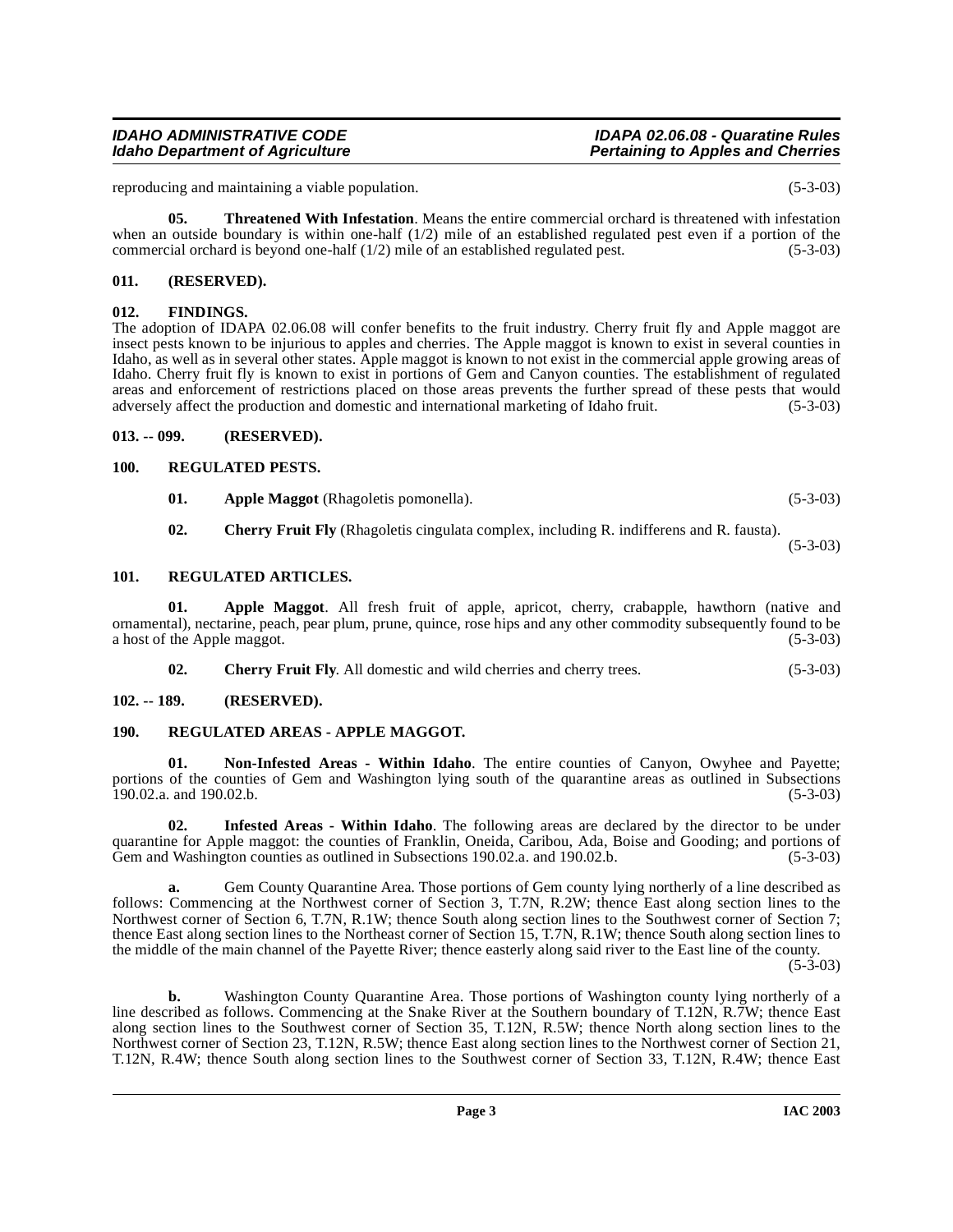along section lines to the Southwest corner of Section 31, T.12N, R.1E; thence East along section lines to the East line of the county. (5-3-03)

<span id="page-3-4"></span>**03. Infested Areas - Outside Of Idaho**. All states or foreign countries or portion thereof where Apple maggot is known to occur. (5-3-03)

#### <span id="page-3-0"></span>**191. -- 299. (RESERVED).**

#### <span id="page-3-8"></span><span id="page-3-1"></span>**300. RESTRICTIONS - APPLE MAGGOT.**

<span id="page-3-3"></span>**01. Certification Required**. Regulated articles described in this quarantine that are produced in or shipped from infested areas are prohibited movement into or within the state of Idaho unless a certificate accompanies the shipment evidencing compliance with Subsections 300.03, 300.04, 300.05, or 300.07. No certificate is required for regulated articles meeting the requirements of Subsections 300.02 or 300.06. (5-3-03) is required for regulated articles meeting the requirements of Subsections 300.02 or 300.06.

<span id="page-3-7"></span>**02. Reshipments In Original Containers**. Regulated articles in original unopened containers, each bearing labels or other identifying marks evidencing origin outside an infested area, may be reshipped to the regulated area from any point within the area under quarantine. (5-3-03) regulated area from any point within the area under quarantine.

<span id="page-3-6"></span>**03. Repacked Regulated Articles**. Regulated articles may be repacked and shipped by common carrier from any point within an infested regulated area provided that each lot or shipment is accompanied by a certificate stating that the regulated articles have been grown outside an infested regulated area and have had their identity continuously maintained while in an infested regulated area. The certificate shall contain the following information: (5-3-03) information: (5-3-03)

|  | The county in which the regulated articles were grown. | $(5-3-03)$ |
|--|--------------------------------------------------------|------------|
|--|--------------------------------------------------------|------------|

- **b.** The point of repacking and reshipment. (5-3-03)
- **c.** The amount and kind of regulated articles comprising the lot or shipment. (5-3-03)
- <span id="page-3-2"></span>**d.** The names and addresses of the shipper and consignee. (5-3-03)

**04. Apples Exposed To Controlled Atmosphere Storage**. Apples exposed for a continuous period of ninety (90) days, during which period the temperature within the storage room has been maintained at thirty-eight (38) degrees Fahrenheit or less, may be admitted into the regulated area, provided that the storage room or building is approved by the Director of Agriculture as a controlled atmosphere facility, and each lot or shipment of such apples to the regulated area is accompanied by a certificate, as provided in Subsection 300.01. (5-3-03)

<span id="page-3-9"></span>**05. Shipments From Cold Storage**. Regulated articles described in Subsection 101.01 which are held in cold storage for a continuous period of forty (40) days or more, during which period the temperature within the storage room is maintained at thirty-two (32) degrees Fahrenheit or less, may be admitted into the regulated area, provided that each lot or shipment is accompanied by a certificate as stated in Subsection 300.01 evidencing compliance with the minimum temperature requirements. (5-3-03)

<span id="page-3-10"></span>**06. Solid Frozen Fruits Exempt**. No restrictions are placed on the movement of fruits which upon arrival are frozen solid and which are under refrigeration to assure their solid frozen state. (5-3-03)

<span id="page-3-5"></span>**07. Regulatory And Control Measures**. Regulatory and control measures may be prescribed by the Director within designated areas to prevent or minimize the possible movement of Apple maggot from commercial orchards. When it has been determined that commercial fruit of apple (including crabapple), hawthorn (both native and ornamental), plum, prune, peach and apricot trees (except graded culls – see Subsection 300.07.b.iii.) may be infested with or threatened with infestation by Apple maggot, the fruit shall be sampled by an investigator, following accepted industry procedures for sampling and inspection for presence of Apple maggot. (5-3-03)

**a.** If found to be free from Apple maggot, a certificate as provided for in Subsection 300.01 shall be (5-3-03)  $is \text{used.}$  (5-3-03)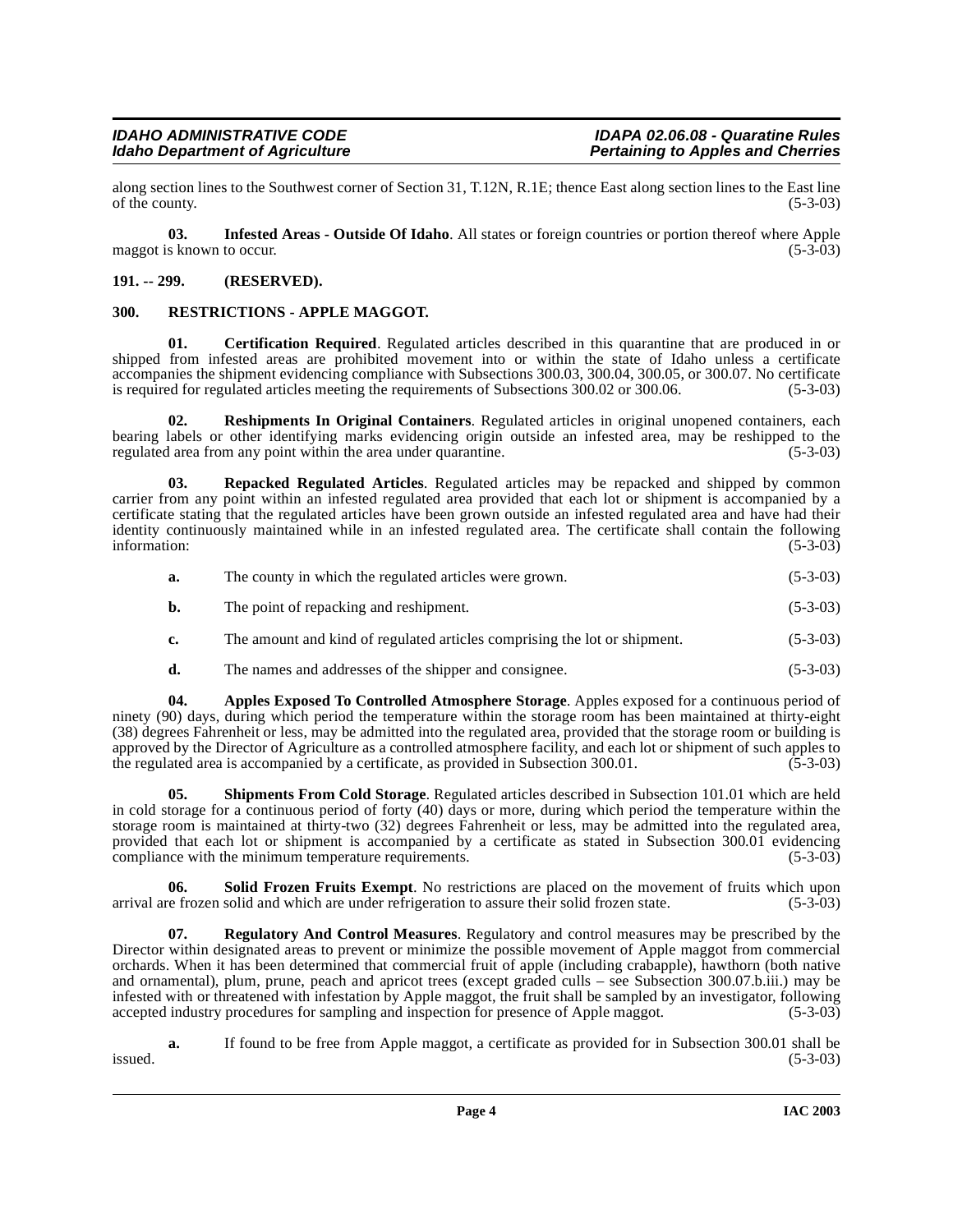# **IDAHO ADMINISTRATIVE CODE IDAPA 02.06.08 - Quaratine Rules**

**b.** If found to be infested with Apple maggot, one (1) or more of the following procedures shall be prescribed before fresh fruit of apple (including crabapple) and hawthorn (both native and ornamental) are moved from designated or regulated areas. (5-3-03)

- i. Fresh fruit to be exposed to controlled atmosphere storage as provided in Subsection 300.04. (5-3-03)
- ii. Fresh fruit to be exposed to cold storage as provided in Subsection 300.05. (5-3-03)
- <span id="page-4-4"></span>iii. Graded culls shall be subject to Subsections 300.07.b.i. or 300.07.b.ii. (5-3-03)

**08. Infested Or Damaged Regulated Articles**. All regulated articles as described in Section 101.01 known, or found to be infested with, or damaged by Apple maggot shall not be sold, held for sale, or offered for sale, except as provided for in Subsections 300.04 and 300.05. (5-3-03)

#### <span id="page-4-0"></span>**301. -- 399. (RESERVED).**

#### <span id="page-4-5"></span><span id="page-4-1"></span>**400. REGULATED AREAS - CHERRY FRUIT FLY.**

<span id="page-4-2"></span>**01. Canyon County, Idaho**. The following is hereby designated an area of mandatory control for Cherry fruit fly: Commencing at the corner common to Sections 22, 23, 26 and 27 of Township 4 North, Range 5 West, Boise, Meridian; thence South to the Snake River to the point formed by section line between Sections 11 and 14 in Township 2 North, Range 4 West, Boise, Meridian; then East along said section line projected to where said line meets Lake Lowell; thence northwesterly across Lake Lowell to a point on the section line between Sections 26 and 27 of Township 3 West, Range 3 North, Boise, Meridian where said line meets Lake Lowell; then North along said section line to a point which is the corner common to Sections 10, 11, 14 and 15 of Township 3 North, Range 3 West, Boise, Meridian; thence West to a point, the west corner common to Sections 7, 12, 13 and 18, Township 3 North, Range 3 West Boise, Meridian; thence North to a point the east corner common to Sections 1 and 12, Township 3 North, Range 4 West, Boise, Meridian; thence West to a point the corner common to Sections 2, 3, 10 and 11, Township 3 North, Range 4 West, Boise, Meridian; thence North to a point which is the section corner common to Sections 26, 27, 34 and 35 of Township 4 North, Range 4 West, Boise, Meridian; thence West to a point which is the section corner common to Sections 27, 28, 33 and 34 of Township 4 North, Range 4 West, Boise, Meridian; thence North to a point which is the section corner common to Sections 21, 22, 27 and 28, Township 4 North, Range 4 West, Boise, Meridian; thence West to the point of beginning. (5-3-03) (5-3-03)

<span id="page-4-3"></span>**02. Gem County, Idaho**. The following is hereby designated an area of mandatory control for Cherry fruit fly: Commencing at the corner common to Sections 4 and 5 of T. 6 N., R. 3 W. B. M. and Sections 32 and 33 of T. 7 N., R. 3 W., B. M., which corner is on the West line of Gem County, Idaho; thence South along said county line to a point which is the Southwest corner of Section 33 of T. 6 N., R. 3 W., B. M.; thence East along the South line of said Section 33 to its Southeast corner; thence North along the East line of said Section 33; and continuing North along the extension of said line to a point which is the corner common to Sections 15, 16, 22 and 23 of T. 6 N., R. 3 W., B. M.; thence East along the section line between Sections 15 and 22 of T. 6 N., R. 3 W., B. M. to a point on the division line between Ranges 2 and 3 W., T. 6 N., B. M.; thence South along the division line between the said Ranges 2 and 3 W., T. 6 N., B. M., to the East corner common to Sections 24 and 25, T. 6 N., R. 3 W., B. M.; thence East to a point which is the East corner common to Sections 19 and 30 of T. 6 N., R. 2 W., B. M.; thence South to a point which is the East corner common to Sections 30 and 31, T. 6 N., R. 2 W., B. M.; thence East along the section line between said Sections 30 and 31, extended to a point which is the East corner common to Sections 29 and 32, T. 6 N., R. 1 W., B. M.; thence North to a point which is the East corner common to Sections 20 and 29, T. 6 N., R. 1 W., B. M.; thence East to a point which is the East corner common to Sections 21 and 28, T. 6 N., R. 1 W., B. M.; thence North to a point which is the East corner common to Sections 16 and 21, T. 6 N., R. 1 W., B. M.; thence East to a point which is the East corner common to Sections 15 and 22, T. 6 N., R. 1 W., B. M.; thence North to a point which is the East corner common to Sections 8 and 10, T. 6 N., R. 1 W., B. M.; thence East to a point which is the East corner common to Sections 2 and 11, T. 6 N., R. 1 W., B. M.; thence North to a point which would be the East corner common to Sections 23 and 26, T. 7 N., R. 1 W., B. M.; thence West to a point which is the Northwest corner of Section 25, T. 7 N., R. 2 W., B. M.; thence South to a point which is the Northwest corner of Section 1, T. 6 N., R. 2 W., B. M.; thence West to the point of beginning. (5-3-03)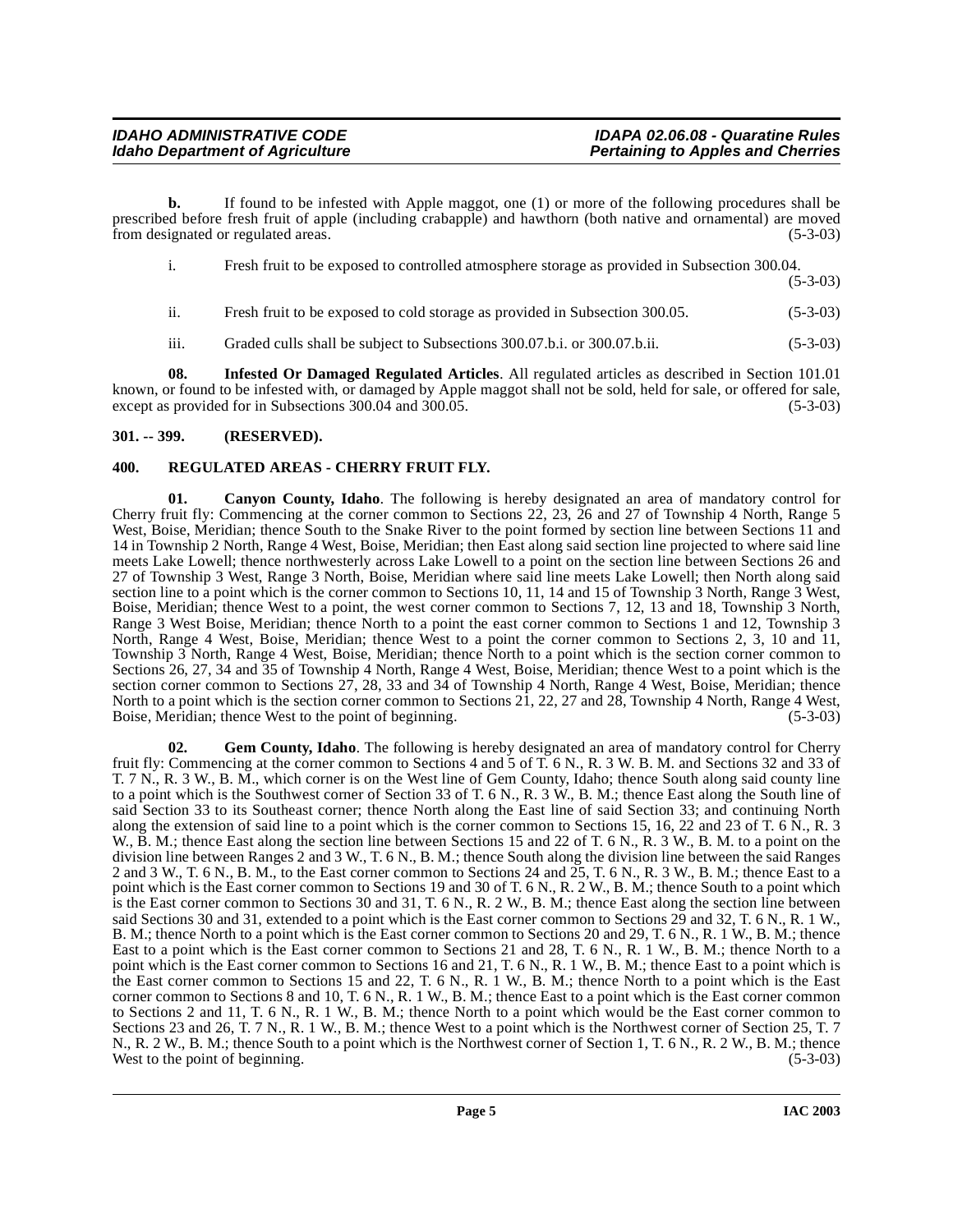#### <span id="page-5-0"></span>**401. -- 499. (RESERVED).**

#### <span id="page-5-13"></span><span id="page-5-1"></span>**500. RESTRICTIONS - CHERRY FRUIT FLY.**

<span id="page-5-16"></span>**01. Treatments Required**. Each person, or his agent, located in Cherry fruit fly regulated areas as stated in Section 400 shall treat, or cause to be treated at his own expense, each of the regulated articles as listed in Subsection 101.02 on their property in order to minimize the population of the Cherry fruit fly. (5-Subsection 101.02 on their property in order to minimize the population of the Cherry fruit fly.

<span id="page-5-10"></span>**02. Chemical Treatments**. Chemical treatments shall be carried out utilizing proper timing, methods and pesticides as recommended by the University of Idaho Cooperative Extension Service, approved for use on the commodity by the Environmental Protection Agency, and registered with the Idaho State Department of Agriculture. The regulated articles will be treated so as to effect the best control of the Cherry fruit fly, as per the pesticide label and University recommendations. (5-3-03)

<span id="page-5-11"></span>**03. Emergence**. The date of the emergence of the first Cherry fruit fly in the county will be made public in the Cherry fruit fly regulated areas by the Department. The date of first emergence shall be determined by historical evidence, a population model utilizing degree-day accumulations or by actual trapping of adult individuals.  $(5-3-03)$ 

<span id="page-5-9"></span>**04. Additional Spraying Responsibilities**. The duty to treat cherry trees includes a similar duty to treat all parts of any type of tree within twenty (20) feet of any portion of a cherry tree, using methods specified in Subsection 500.02. (5-3-03) Subsection 500.02.

<span id="page-5-12"></span>**05. Failure To Treat**. In the event that the person or his agent fails or refuses to effect the treatment specified in Subsection 500.02, the Director shall carry out the treatment at the expense of the person in charge or possession of the tree(s), as provided under Title 22, Chapter 20, Idaho Code.  $(5-3-03)$ possession of the tree(s), as provided under Title 22, Chapter 20, Idaho Code.

#### <span id="page-5-2"></span>**501. -- 509. (RESERVED).**

#### <span id="page-5-15"></span><span id="page-5-3"></span>**510. SURVEY AND DETECTION METHODS.**

Survey and detection methods for the Apple maggot will follow accepted national and international guidelines as they pertain to Idaho environment, host distribution, and growing conditions. (5-3-03) pertain to Idaho environment, host distribution, and growing conditions.

#### <span id="page-5-4"></span>**511. -- 609. (RESERVED).**

#### <span id="page-5-14"></span><span id="page-5-5"></span>**610. SPECIAL PERMITS.**

The Director may issue special permits admitting regulated articles covered in this quarantine not otherwise eligible for entry from the area under quarantine, subject to conditions and provisions, which the Director may prescribe to prevent introduction, escape or spread of the quarantine pests. (5-3-03) prevent introduction, escape or spread of the quarantine pests.

#### <span id="page-5-6"></span>**611. -- 649. (RESERVED).**

#### <span id="page-5-17"></span><span id="page-5-7"></span>**650. VIOLATIONS.**

Any person violating any portion of these rules shall be subject to the penalty provisions of Title 22, Chapter 20, Idaho Code. (5-3-03) Idaho Code. (5-3-03)

#### <span id="page-5-8"></span>**651. -- 999. (RESERVED).**